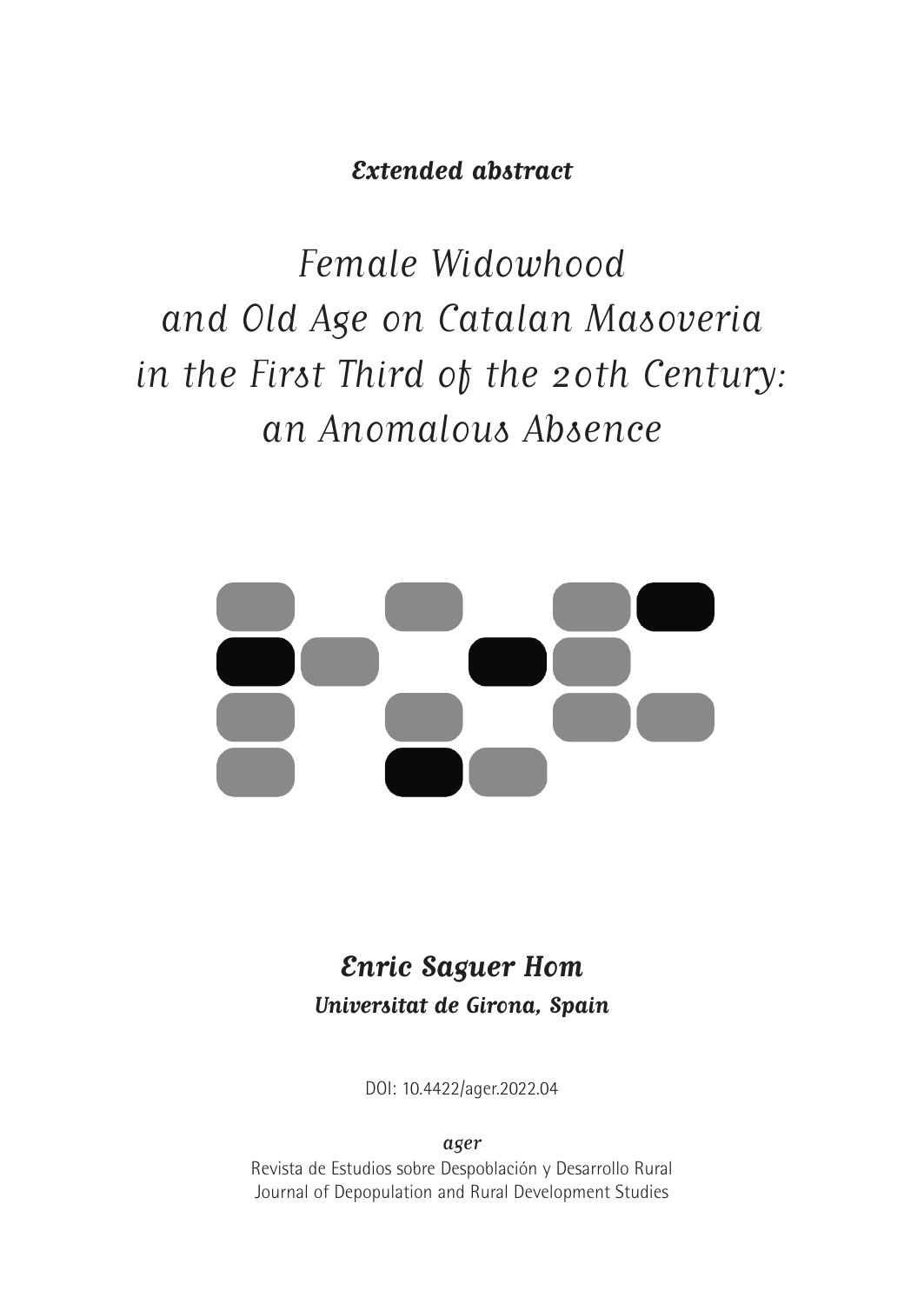## Extended Abstract

## **1. Introduction and background**

In rural Catalonia, where historically there existed a stem-family model associated with a non-egalitarian hereditary regime, it has generally been considered that the widow's co-residence with the first-born, his partner and their offspring was the normal way to resolve problems deriving from the old woman's widowhood. The stem household identified with this pattern has been specifically associated with those families that resided on *masos*, the predominant type of farm, and this has been verified to be the case for farmers who owned the property. However, what of farm tenants or sharecroppers? Although *masovers*, as these sharecroppers or tenants were called, did not own the farm on which they worked and where they resided, they did apparently practice the same hereditary system as owners, preferring to name the first-born male the sole heir. This suggests that the dominant family structure was also a stem-family type, with an abundance of multiple family and extended family households in various phases of the family life cycle. This family structure was the one that was to provide sustenance for the elderly generation and, more specifically, for the mother when she was widowed. However, as we shall explain in this article, at least in the first third of the 20th century, *masover* families registered a much lower presence of widowed women than that found in the rest of the population, when the stem model would lead us to think otherwise.

## **2. Objectives, methodology and sources**

The present research uses a series of municipal censuses from 1936 -thus allowing for the reliable identification of *masover* families- to examine the structure of *masover* households in the historical region of Empordà (NE Catalonia). These were observed to present a notable absence of widowed women compared to other social groups. A total of 49 nominative relationships were used, which provided a sample of 44,990 individuals and 11,487 households, of which 820 (7.1 %) were identified as *masover* households. In order to establish a pattern of contrast that highlights the specific characteristics of the group comprising *masovers*, all other Empordà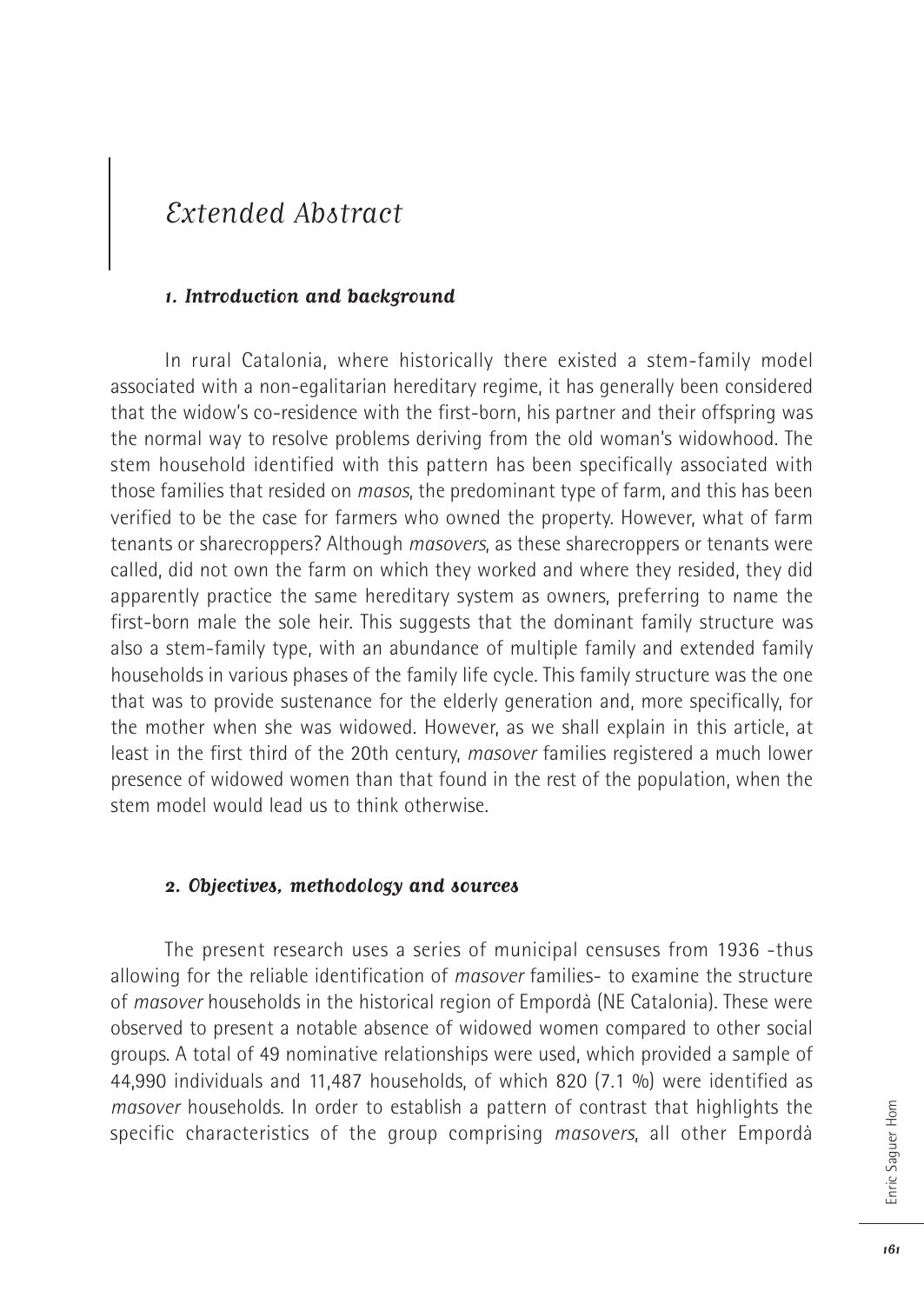households were grouped into two different categories: urban households and rural households (without *masovers*).

### **3. Results**

The first indicator that highlights the existence of a peculiar behaviour among *masover* households is the widowhood rate, that is, the quotient, for each population group, between the number of widowers and the corresponding total of individuals. Most surprising is the low proportion of widowed women in *masover* households. While the county as a whole registers a rate of 11.1 % of widowed women, the percentage among *masovers* falls to 5.2 %. This anomaly is confirmed with the estimation of odds ratios corresponding to the different population groups considered. The chances of being a widow for a woman who did not live in a *masover* household were 2.5 times higher than if she were a *masovera*. On the other hand, if we examine the female widowhood rate by age group, we observe that the differences between the rate for *masover* women and that of the other groups used as a pattern for comparison are especially amplified for women aged between 50 and 70, when their fertile life was over.

## **4. Discussion**

The lower presence of widowed women confers some singular characteristics on the structure of *masover* households. Firstly, there is an almost complete absence of single widows (type 1b, according to Laslett's classification), which may be explained by conditions imposed upon granting access to farms, these entailing the obligation of the whole family to live on the farm with their working animals. Secondly, we find a considerable weight of simple family households (65.2 %), noticeably greater than in the comparison groups. And, finally, there is a balance between extended family households (type 4) and multiple family households (type 5), clearly in favour of the latter. In other words, there is a lesser weight of extended family households, where widowed tenants might be found in their old age.

In view of the results, it is worth enquiring as to whether widowed women only left *masover* households or whether the phenomenon was more widepsread. An analysis of the rate of males by age group reveals the existence of other reasons for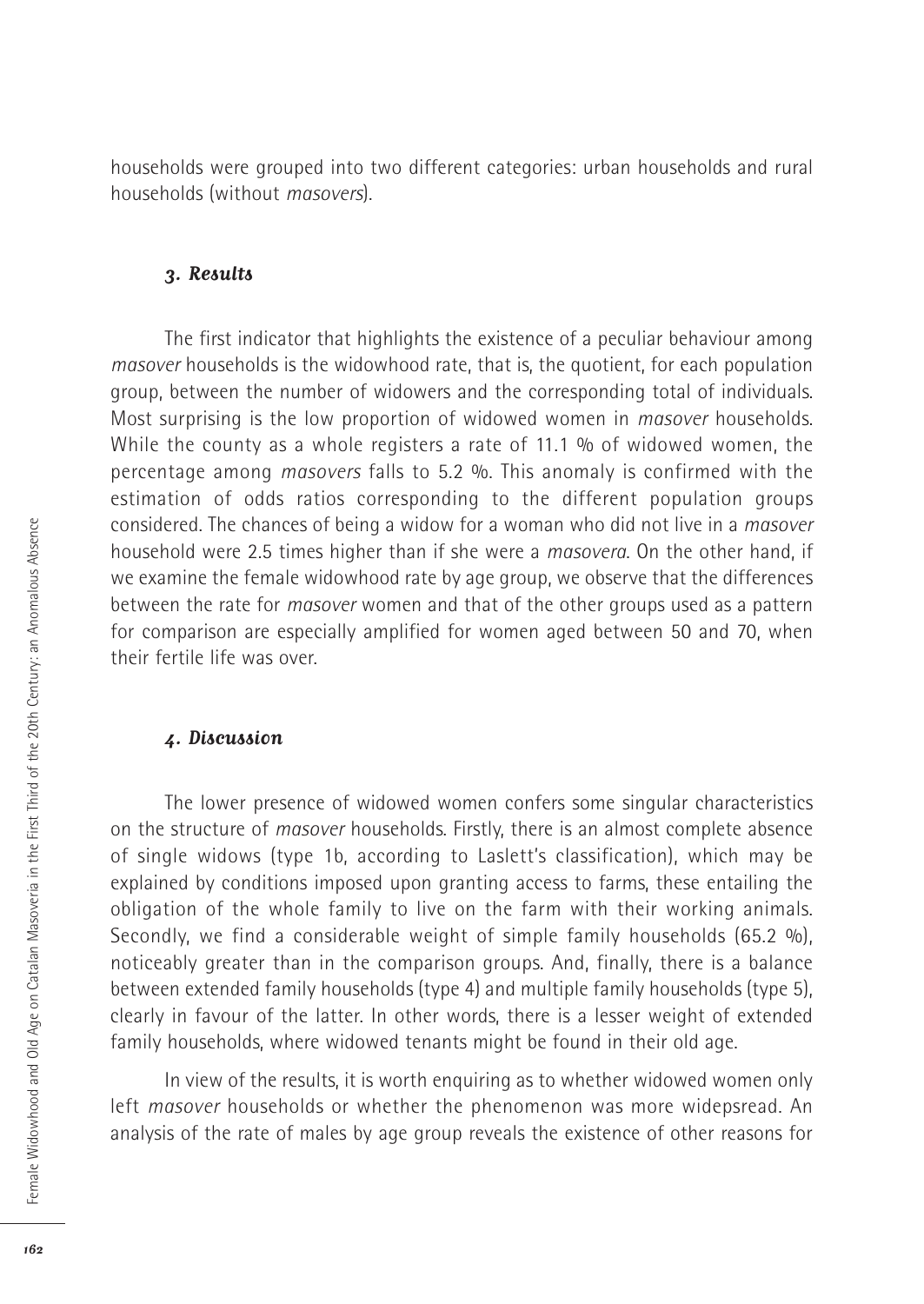women leaving *masover* households, since these present considerably higher levels of men than urban households and other rural households after the age of 20.

Given that there is no evidence of female overmortality in *masover* households to explain the registered rates of males, the existence of a migratory flow can be inferred. Where, then, did these widows who left *masover* households go? Although an exploration was carried out based on the data contained in the same population censuses from 1936, they cannot provide a fully satisfactory answer to the question. We have observed that the urban centres of the region registered a higher concentration of widowed women, as might be expected, but that the mountainous areas (Empordà Pyrenees and Gavarres) also had high rates of female widowhood and that a greater proportion of rural women who were displaced after the age of 40 -the age after which the probability of being widowed increased significantly- could be found in other rural locations.

## **5. Conclusions**

The main finding of this work is the observation of an unexpectedly low frequency of widowed women in the *masover* households of the region during the period analysed: 1936 Empordà. This fact contradicts the image we have of the Catalan rural world, where there existed a stem-family model associated with a non-egalitarian hereditary regime, which also applied to *masovers*. However, this migration of widowed women did not undermine the idea of the stem family, as this persisted, although with a structure displaying a higher proportion of the multiple household type.

## **6. Future research lines**

The main question left open by the article refers to the causes of the low presence of widowed women in *masover* households. This should not be considered a coincidence and neither does it seem to be due to circumstantial factors such as the abandonment of the practice of entering into marriage contracts, or the general increase in widows in the population as a whole. Therefore, future research should explore the conditions imposed by the contractual regime in greater depth, especially those referring to the endowment of labour, as well as the effects of *masovers'* mobility on changes in the composition of their household. Furthermore, the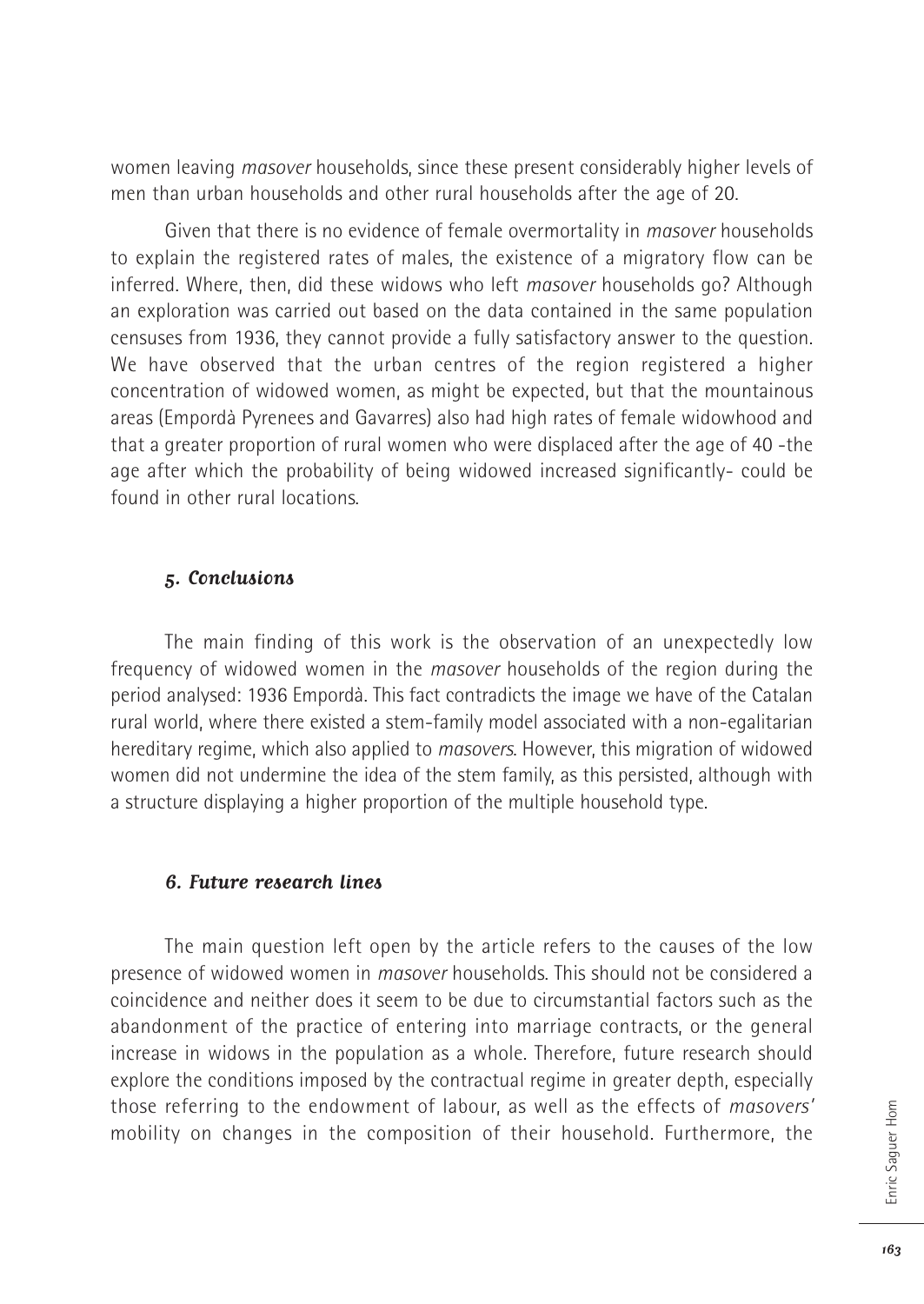historical evolution of female widowhood on *masover* farms must also be reconstructed by carrying out a similar exercise for several previous periods in order to determine whether it was a recent phenomenon or displayed a structural nature inherent to the *masoveria* regime.